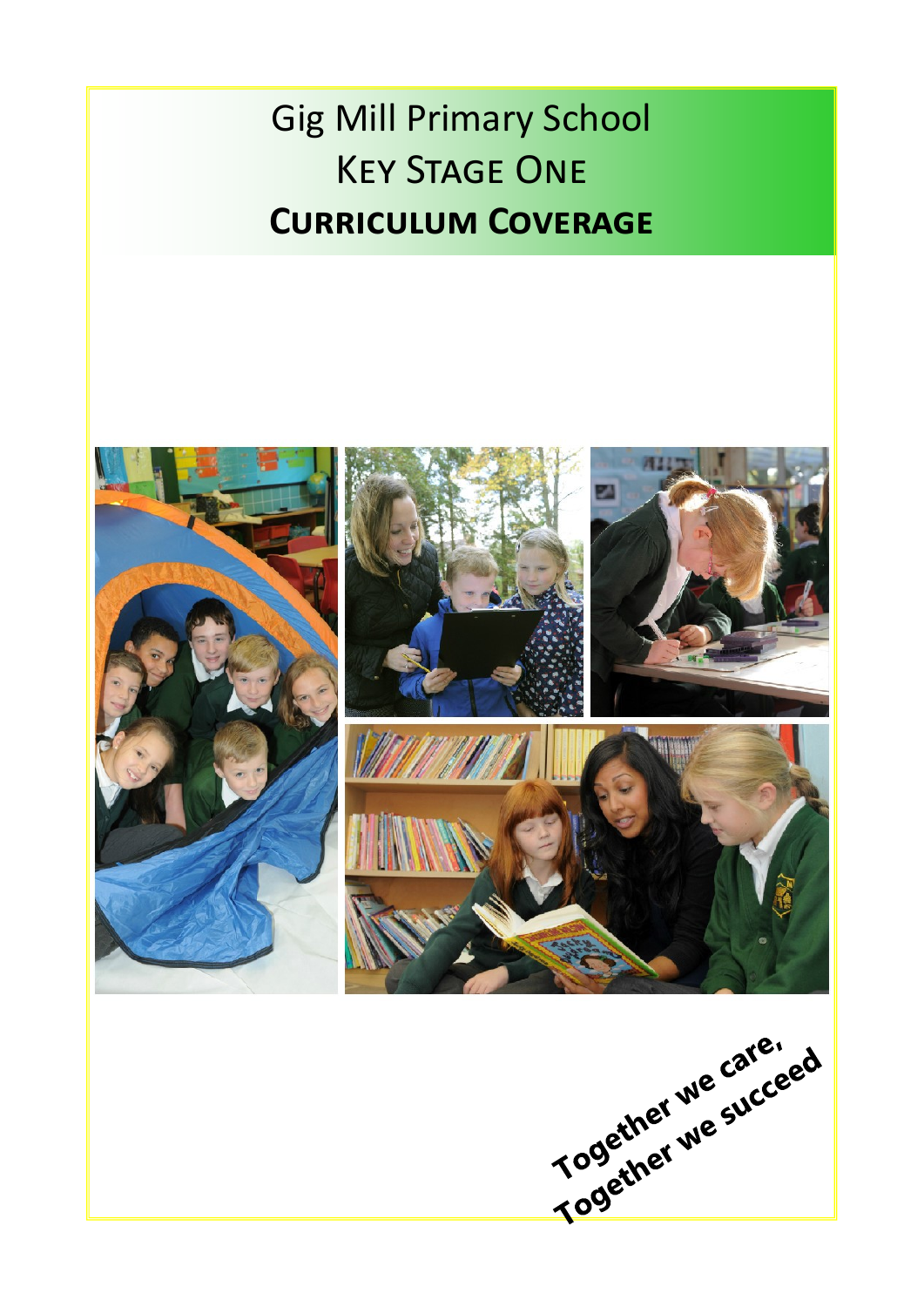| <b>WRITING</b>                                                                         | Speak to small and larger audiences at<br>frequent intervals                                            | <b>Physics</b><br>Light                                                                                                                                      |
|----------------------------------------------------------------------------------------|---------------------------------------------------------------------------------------------------------|--------------------------------------------------------------------------------------------------------------------------------------------------------------|
| Narrative                                                                              | Practise and rehearse sentences and stories,                                                            | Look at sources and reflections.                                                                                                                             |
| Write stories set in places pupils have been.                                          | gaining feedback on the overall effect and the<br>use of standard English.                              | Sound<br>Look at sources.                                                                                                                                    |
| Write stories with imaginary settings.                                                 | Listen to and tell stories often so as to                                                               | Forces<br>Describe basic movements.                                                                                                                          |
| Write stories and plays that use the language<br>of fairy tales and traditional tales. | internalise the structure.<br>Debate issues and formulate well-constructed                              | <b>Earth and Science</b>                                                                                                                                     |
| Write stories that mimic significant authors                                           | points.                                                                                                 | Observe seasonal changes.                                                                                                                                    |
| Write narrative diaries.                                                               | <b>MATHEMATICS</b>                                                                                      | Working Scientifically<br>Across all year groups scientific knowledge and<br>skill should be learned by working<br>scientifically.                           |
| Non-Fiction                                                                            | Count and calculate in a range of practical<br>contexts.                                                |                                                                                                                                                              |
| Write labels                                                                           | Use and apply mathematics in everyday                                                                   | <b>Electricity</b>                                                                                                                                           |
| Write lists.                                                                           | activities and across the curriculum.                                                                   | Look at appliances and circuits.                                                                                                                             |
| Write captions.                                                                        | Repeat key concepts in many different<br>practical ways to secure retention.                            | <b>ART AND DESIGN</b>                                                                                                                                        |
| Write instructions.                                                                    | Explore numbers and place value up to at least<br>100.                                                  | Use experiences and ideas as the inspiration<br>for artwork.                                                                                                 |
| Write recounts.                                                                        | Add and subtract using mental and formal                                                                | Share ideas using drawing, painting or                                                                                                                       |
| Write glossaries.                                                                      | written methods in practical contexts.                                                                  | sculpture.                                                                                                                                                   |
| Present information.                                                                   | Explore the properties of shapes.                                                                       | Explore a variety of techniques.                                                                                                                             |
| Write non-chronological reports                                                        | Use language to describe position, direction<br>and movement.                                           | Learn about the work of a range of artists,<br>artisans and designers.                                                                                       |
| Poetry                                                                                 | Use and apply in practical contexts a range of                                                          | <b>COMPUTING</b>                                                                                                                                             |
| Write poems that use pattern, rhyme and<br>description.                                | measures, including time.                                                                               |                                                                                                                                                              |
|                                                                                        | Handle data in practical contexts.                                                                      | Understanding what algorithms are, how they<br>are implemented as programs on digital                                                                        |
| Write nonsense and humorous poems and<br>limericks                                     | <b>SCIENCE</b>                                                                                          | devices, and that programs execute by<br>following a sequence of instructions.                                                                               |
| READING                                                                                | <b>Biology</b>                                                                                          | Write and test simple programs.                                                                                                                              |
| Listen to traditional tales.                                                           | Plants<br>Identify, classify and describe their basic<br>structure.                                     | Use logical reasoning to predict the behaviour<br>of simple programs.                                                                                        |
| Listen to a range of texts.                                                            |                                                                                                         | Organise, store, manipulate and retrieve data                                                                                                                |
| Learn poetry by heart.                                                                 | Observe and describe growth and conditions                                                              | in a range of digital formats.                                                                                                                               |
| Become familiar with a wide range of texts of<br>different lengths.                    | for growth.                                                                                             | Communicate safely and respectfully online,<br>keeping personal information private and<br>recognise common uses of information<br>technology beyond school. |
| Discuss books.                                                                         | <b>Habitats</b><br>Look at the suitability of environments and at<br>food chains.                       |                                                                                                                                                              |
| Use the class and school libraries.                                                    | <b>Animals and humans</b>                                                                               | <b>DESIGN AND TECHNOLOGY</b>                                                                                                                                 |
| Listen to short novels over time.                                                      | Identify, classify and observe.                                                                         | Design                                                                                                                                                       |
| COMMUNICATION                                                                          | Look at growth, basic needs, exercise, food<br>and hygiene.                                             | Design purposeful, functional, appealing<br>products for themselves and other users based                                                                    |
| Engage in meaningful discussions in all areas<br>of the curriculum.                    | All living things<br>Investigate differences.                                                           | on design criteria.<br>Generate, develop, model and communicate                                                                                              |
| Listen to and learn a wide range of subject<br>specific vocabulary.                    | Chemistry<br><b>Materials</b><br>Identify, name, describe, classify, compare<br>properties and changes. | their ideas through talking, drawing,<br>templates, mock-ups and, where appropriate,<br>information and communication technology.                            |
| Through reading identify vocabulary that<br>enriches and enlivens stories.             |                                                                                                         | Make                                                                                                                                                         |
|                                                                                        | Look at the practical uses of everyday<br>materials.                                                    | Select from and use a range of tools and<br>equipment to perform practical tasks such as<br>cutting, shaping, joining and finishing.                         |

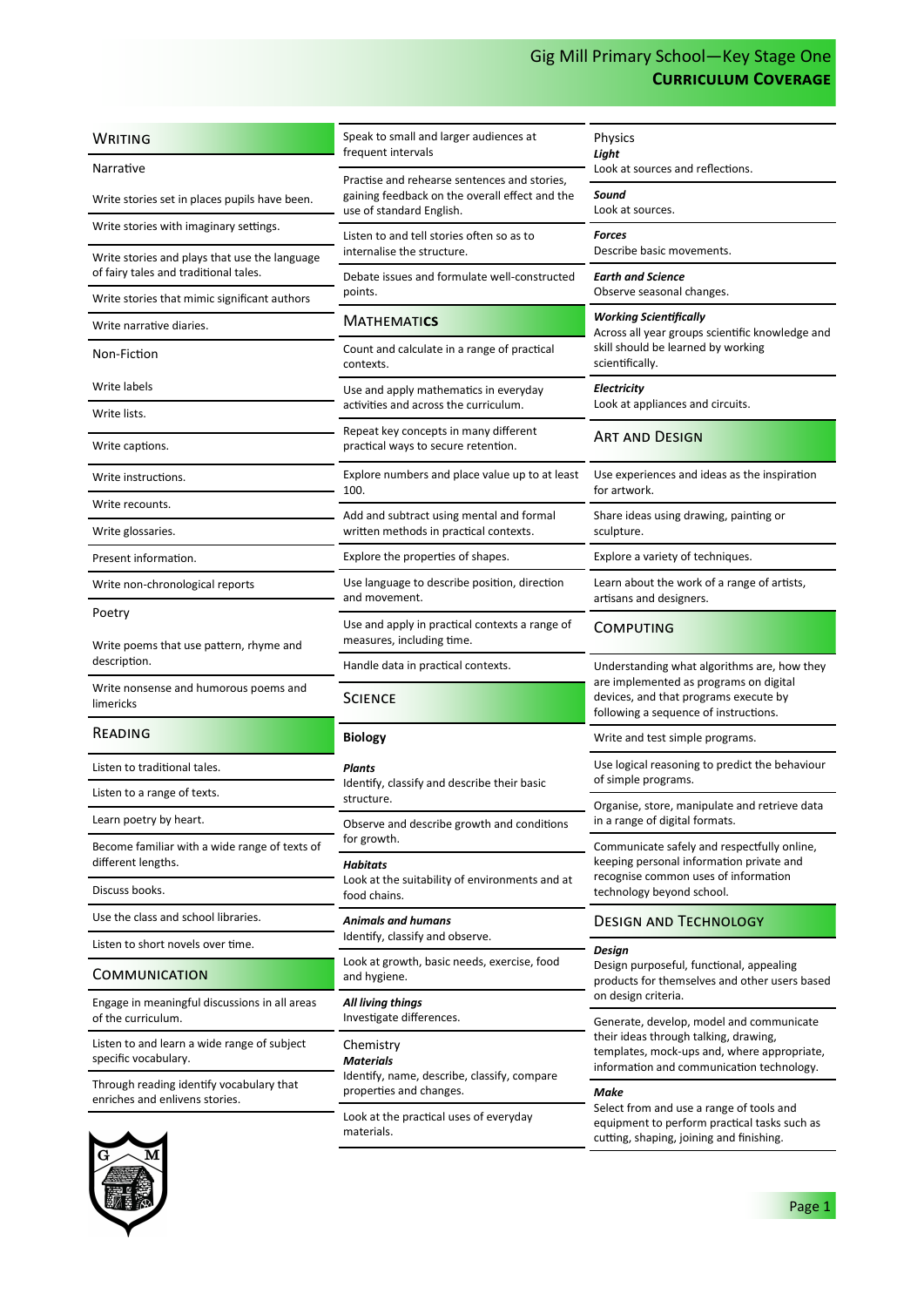Select from and use a wide range of materials and components, including construction materials, textiles and ingredients, according to their characteristics.

#### *Evaluate*

Explore and evaluate a range of existing products

Evaluate their ideas and products against design criteria.

*Technical Knowledge*

Build structures, exploring how they can be made stronger, stiffer and more stable.

Explore and use mechanisms, such as levers, sliders, wheels and axles, in their products.

*Cooking and Nutrition*

Use the basic principles of a healthy and varied diet to prepare dishes.

Understand where food comes from.

#### **GEOGRAPHY**

Investigate the world's continents and oceans.

Investigate the countries and capitals of the United Kingdom.

Compare and contrast a small area of the United Kingdom with that of a non-European country.

Explore weather and climate in the United Kingdom and around the world.

Use basic geographical vocabulary to refer to and describe key physical and human features of locations.

Use world maps, atlases and globes.

Use simple compass directions.

Use aerial photographs.

Use fieldwork and observational skills.

## **HISTORY**

The lives of significant individuals in Britain's past who have contributed to our nation's achievements - scientists such as Isaac Newton or Michael Fereday, reformers such as Elizabeth Fry or William Wilberforce, medical pioneers such as William Harvey or Florence Nightingale, or creative geniuses such as Isambard Kingdom Brunel or Christina Rossetti.

Key events in the past that are significant nationally and globally, particularly those that coincide with festivals or other events that are commemorated throughout the year.

Significant historical events, people and places in their own locality.

## Language

Languages is optional at Key Stage 1.

## **Music**

Use their voices expressively by singing songs and speaking chants and rhymes.

Play tuned and untuned instruments musically.

Listen with concentration and understanding to a range of high-quality live and recorded music.

Make and combine sounds using the inter-related dimensions of music.

### Personal Development

Discuss and learn techniques to improve in the eight areas of success.

Study role models who have achieved success.

## Physical Education

Participate in team games, developing simple tactics for attacking and defending.

Perform dances using simple movement patterns.

Swimming and water safety; take swimming instruction.

#### Religious Education

Study the main stories of Christianity.

Study at least one other religion. Choose from Buddhism, Hinduism, Islam, Judaism or Sikhism.

Study other religions of interest to pupils.



Page 2